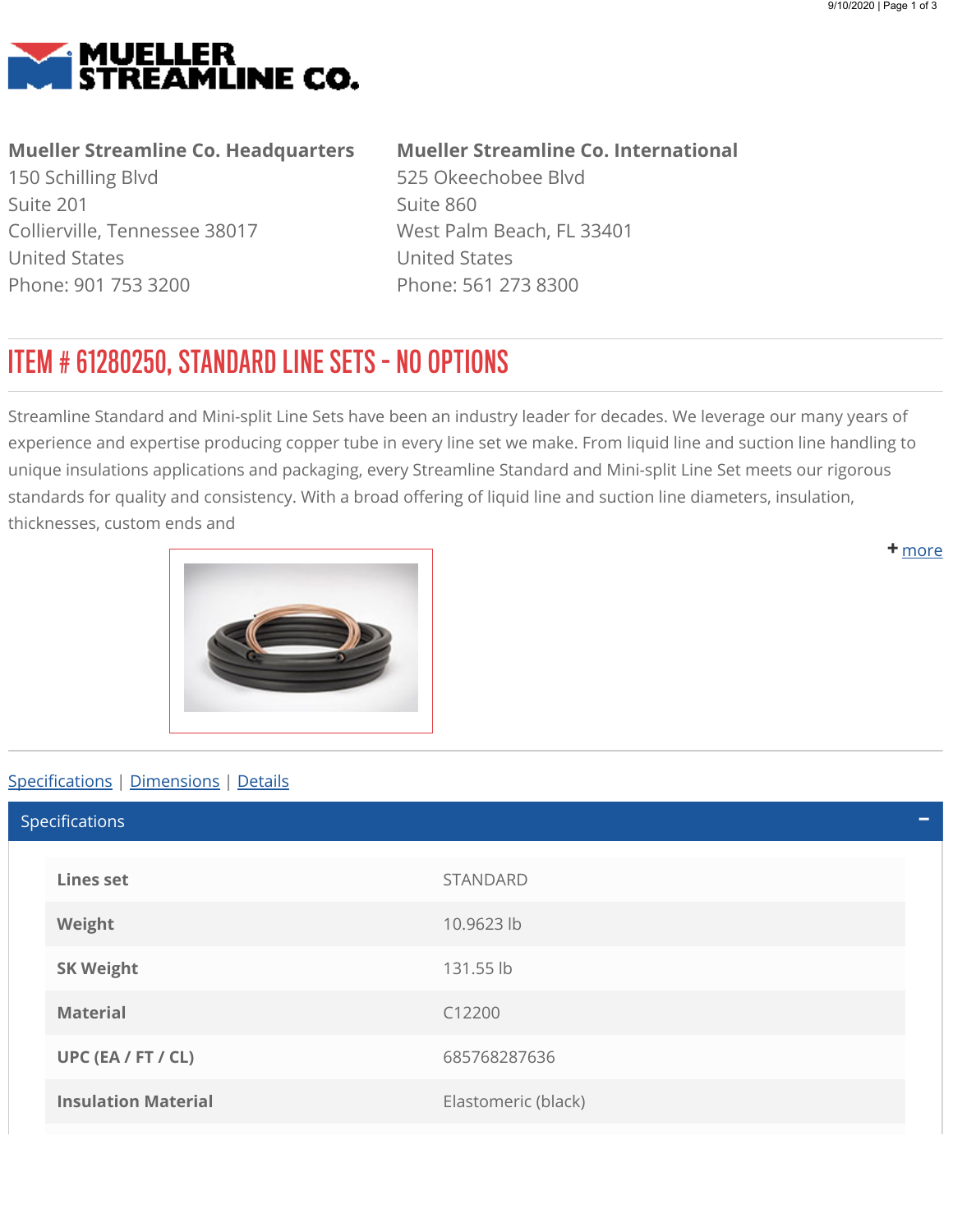| <b>Liquid Line Size</b>                    | 3/8"                                                                           |
|--------------------------------------------|--------------------------------------------------------------------------------|
| <b>Suction Line Size</b>                   | 3/4"                                                                           |
| <b>Insulation Wall Thickness</b>           | 3/8"                                                                           |
| 90° Bends                                  | <b>NO</b>                                                                      |
| <b>Standards</b>                           | <b>ASTM B1003</b><br>For HVAC Applications<br>Made in USA<br><b>UL 700 PSI</b> |
| <b>Customization</b>                       | Suction Line Insulation                                                        |
|                                            |                                                                                |
| <b>Finish Option 1 - Flare Fittings</b>    | <b>NO</b>                                                                      |
| <b>Finish Option 2 - Cable Gage</b>        | <b>NO</b>                                                                      |
| <b>Finish Option 3 - Cable Strands</b>     | <b>NO</b>                                                                      |
| <b>Finish Option 4 - T-stat Wire Gauge</b> | <b>NO</b>                                                                      |

<span id="page-1-1"></span><span id="page-1-0"></span>

| <b>Dimensions</b> |                       |         |  |
|-------------------|-----------------------|---------|--|
|                   | Length                | 025 ft  |  |
|                   | <b>Overall Height</b> | 33.5 in |  |
|                   | <b>Overall Length</b> | 33.5 in |  |
|                   | <b>Overall Width</b>  | 3.25 in |  |
|                   | <b>SK Height</b>      | 34.5 in |  |
|                   | <b>SK Length</b>      | 34 in   |  |
|                   | <b>SK Width</b>       | 45 in   |  |

| <b>Details</b> |     |  |
|----------------|-----|--|
|                |     |  |
| <b>EA/SK</b>   | 12  |  |
| Style          | 910 |  |